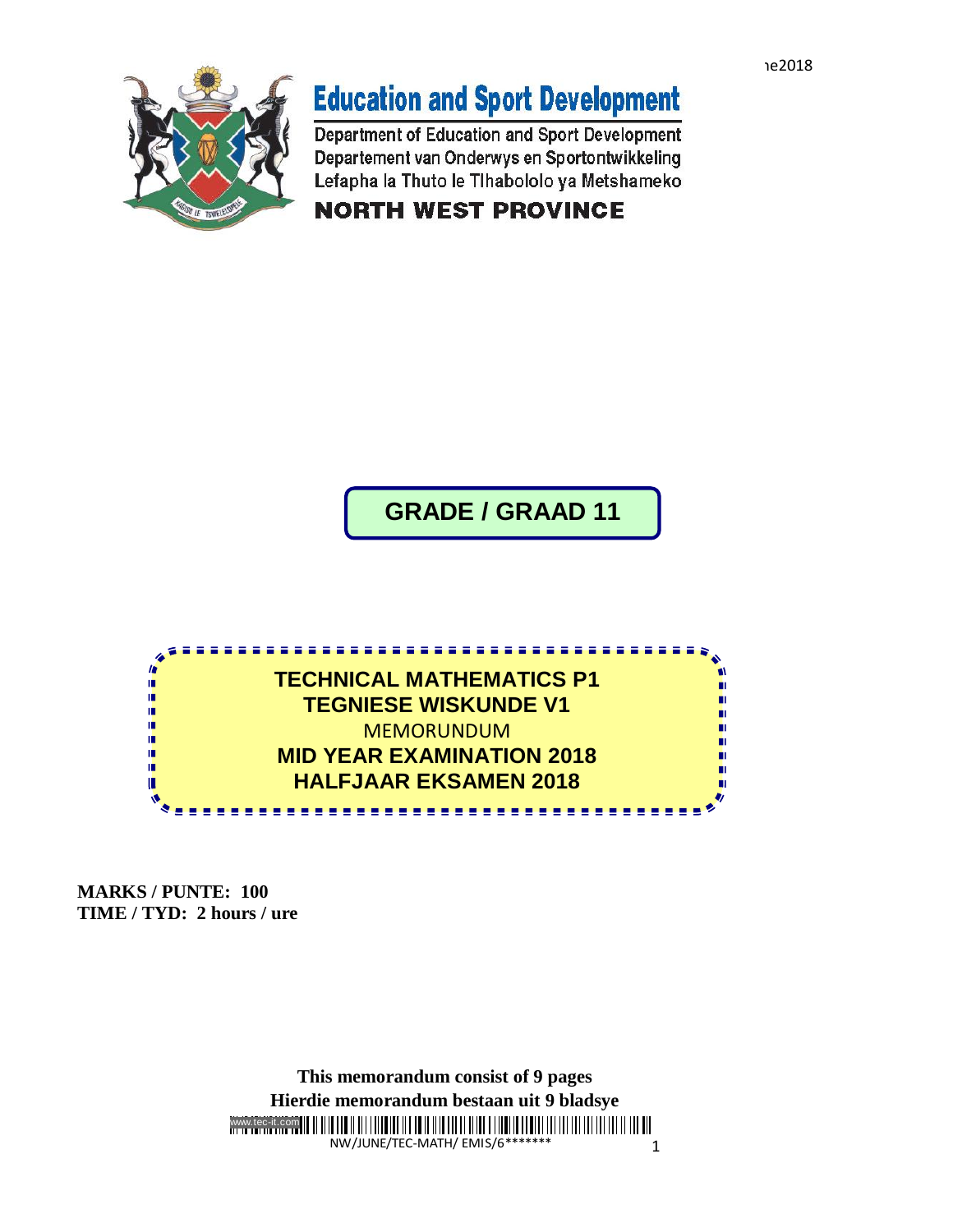## **QUESTION 1**

| 1.1 | $x(x-4) = -4$                                                                                                                                                                                                                    | 3              | $\checkmark$ standard form                                                                                                                                                  |
|-----|----------------------------------------------------------------------------------------------------------------------------------------------------------------------------------------------------------------------------------|----------------|-----------------------------------------------------------------------------------------------------------------------------------------------------------------------------|
|     | $x^2-4x+4=0$                                                                                                                                                                                                                     |                | $\checkmark$ factors/faktor                                                                                                                                                 |
|     | $(x-2)(x-2)=0$                                                                                                                                                                                                                   |                | $\sqrt{x} = 2$                                                                                                                                                              |
|     | $x=2$ or $x=2$                                                                                                                                                                                                                   |                |                                                                                                                                                                             |
| 1.2 | $2x^2-3x-4=0$<br>$x = \frac{-b \pm \sqrt{b^2 - 4ac}}{2a}$<br>$x = \frac{-3 \pm \sqrt{9 + 32}}{4}$<br>$x = \frac{-3 \pm \sqrt{41}}{4}$                                                                                            | 5              | ✔ Corr Formula<br>Regte formule<br>✔ Substitution<br>Vervanging<br>$\sqrt{x} = \frac{3 \pm \sqrt{41}}{4}$<br>$x = 2,35$                                                     |
|     | $x = 2,35$ or $x = -0,85$ or $x = 0$                                                                                                                                                                                             |                | $x = 0.85$                                                                                                                                                                  |
| 1.3 | $3x^{\frac{2}{3}} - 7x^{\frac{1}{3}} + 2 = 0$<br>$(3x^{\frac{1}{3}}-1)(x^{\frac{1}{3}}-2)=0$<br>$3x^{\frac{1}{3}} = 1$ or $x^{\frac{1}{3}} = 2$<br>$x^{\frac{1}{3}} = \frac{1}{3}$ or $x = 2^3$<br>$x = \frac{1}{27}$ or $x = 8$ | $\overline{4}$ | √Factors/Faktore<br>$\sqrt{x^{\frac{1}{3}}} = \frac{1}{3}$ and<br>$x^{\frac{1}{3}} = 2$<br>$\sqrt{\text{Remove}}$<br>exponent/Verwyder<br>eksponent<br>$\sqrt{\text{Both}}$ |
|     |                                                                                                                                                                                                                                  |                | Answers/Beide<br>antwoorde                                                                                                                                                  |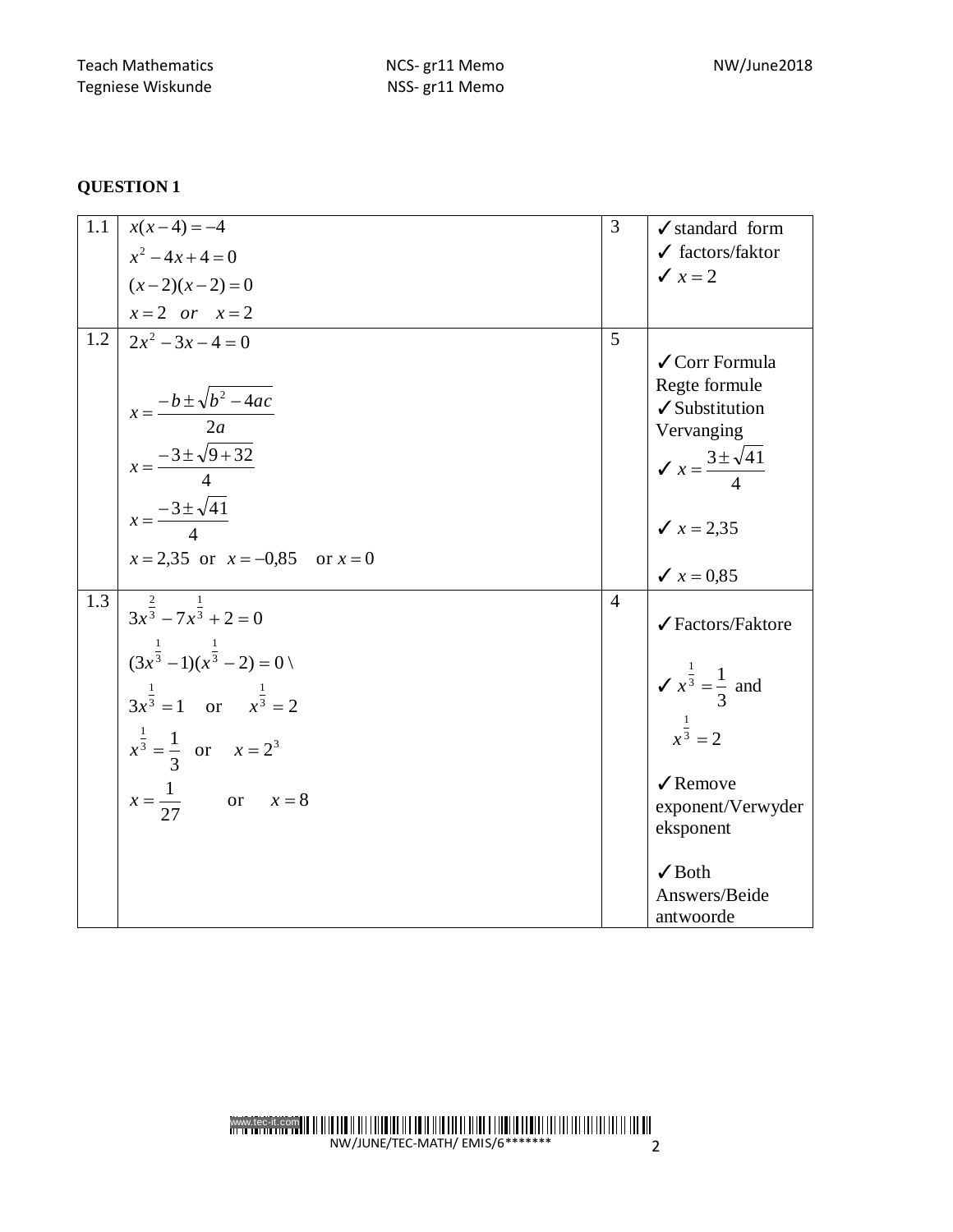| <b>Teach Mathematics</b><br>NCS-gr11 Memo |                                                                                                                                                                                    |        | NW/June2018                                                                                                                                                                                             |
|-------------------------------------------|------------------------------------------------------------------------------------------------------------------------------------------------------------------------------------|--------|---------------------------------------------------------------------------------------------------------------------------------------------------------------------------------------------------------|
| Tegniese Wiskunde                         | NSS- gr11 Memo                                                                                                                                                                     |        |                                                                                                                                                                                                         |
| 1.4<br>$x^2 + 3x = 0$<br>$x(x+3)=0$       | $\frac{1}{x+1} + \frac{2x}{x-1} = 1$<br>$(x+1)(x-1)\left[\frac{1}{x+1} + \frac{2x}{x-1} = 1\right]$<br>$1(x-1)(x+1) + 2x(x+1) = x^2 - 1$<br>$x-1+2x(x+1)=x^2-1$<br>$x=0$ or $x=-3$ | 5      | $\checkmark$ LCD/KGV<br>$\sqrt{\ }$ Remove brackets<br>Verwyder hakies<br>$\angle$ Standard form<br>Standaardvorm<br>$\sqrt{\text{Factors/Faktore}}$<br>$\sqrt{\text{Both Answers}}$<br>Beide Antwoorde |
|                                           |                                                                                                                                                                                    | $[17]$ |                                                                                                                                                                                                         |

 $\frac{1}{\text{QUESTION 2}}$ 

| 2.1 | $x+13x+36<0$                                      | 3               | $\sqrt{\text{Factors}}$       |
|-----|---------------------------------------------------|-----------------|-------------------------------|
|     | $(x+4)(x+9) < 0$                                  |                 | Faktore                       |
|     |                                                   |                 | $\checkmark$                  |
|     | $-9 < x < -4$                                     |                 | Notation/Skryfwyse            |
|     |                                                   |                 | $\checkmark$ End points       |
|     |                                                   |                 | Eindpunte                     |
| 2.2 | $x=2-3y$                                          |                 |                               |
|     | $y+2-3y = y(2-3y) + y$                            | $7\phantom{.0}$ | $x = 2 - 3y$                  |
|     | $y + 2 - 3y = 2y - 3y^2 + y$                      |                 |                               |
|     | $4y^2-6y+2=0$                                     |                 | $\checkmark$ Substitution     |
|     |                                                   |                 | Vervanging<br>✔ Standard form |
|     | $2y^2-3y+1=0$                                     |                 | Stanaardvorm                  |
|     | $(2y-1)(y-1) = 0$                                 |                 | $\sqrt{\text{Factors}}$       |
|     | $2y=1$ or $y=1$                                   |                 | Faktore                       |
|     | $y = \frac{1}{2}$ or $y = 1$                      |                 |                               |
|     |                                                   |                 |                               |
|     |                                                   |                 | $y = \frac{1}{2}$             |
|     | $x = 2-3\left(\frac{1}{2}\right)$ or $x = 2-3(1)$ |                 |                               |
|     |                                                   |                 | $y = 1$                       |
|     | $x = \frac{1}{2}$ or $x = -1$                     |                 |                               |
|     |                                                   |                 | $\checkmark$ Both x values    |
|     |                                                   |                 | Beide x-waardes               |
| 2.3 | $p^2 = q^2 + r^2 - 2qrcos\hat{P}$                 | 3               | $\sqrt{p^2-q^2-r^2}$          |
|     | $p^{2} - q^{2} - r^{2} = -2q r \cos p$            |                 | $\checkmark$ Numerator        |
|     |                                                   |                 | Teller                        |
|     | $\cos P = \frac{p^2 - q^2 - r^2}{-2qr}$           |                 | $\sqrt{}$ Denominator         |
|     |                                                   |                 | Noemer                        |
|     |                                                   | $[13]$          |                               |
|     |                                                   |                 |                               |

NW/JUNE/TEC-MATH/ EMIS/6\*\*\*\*\*\*\* 3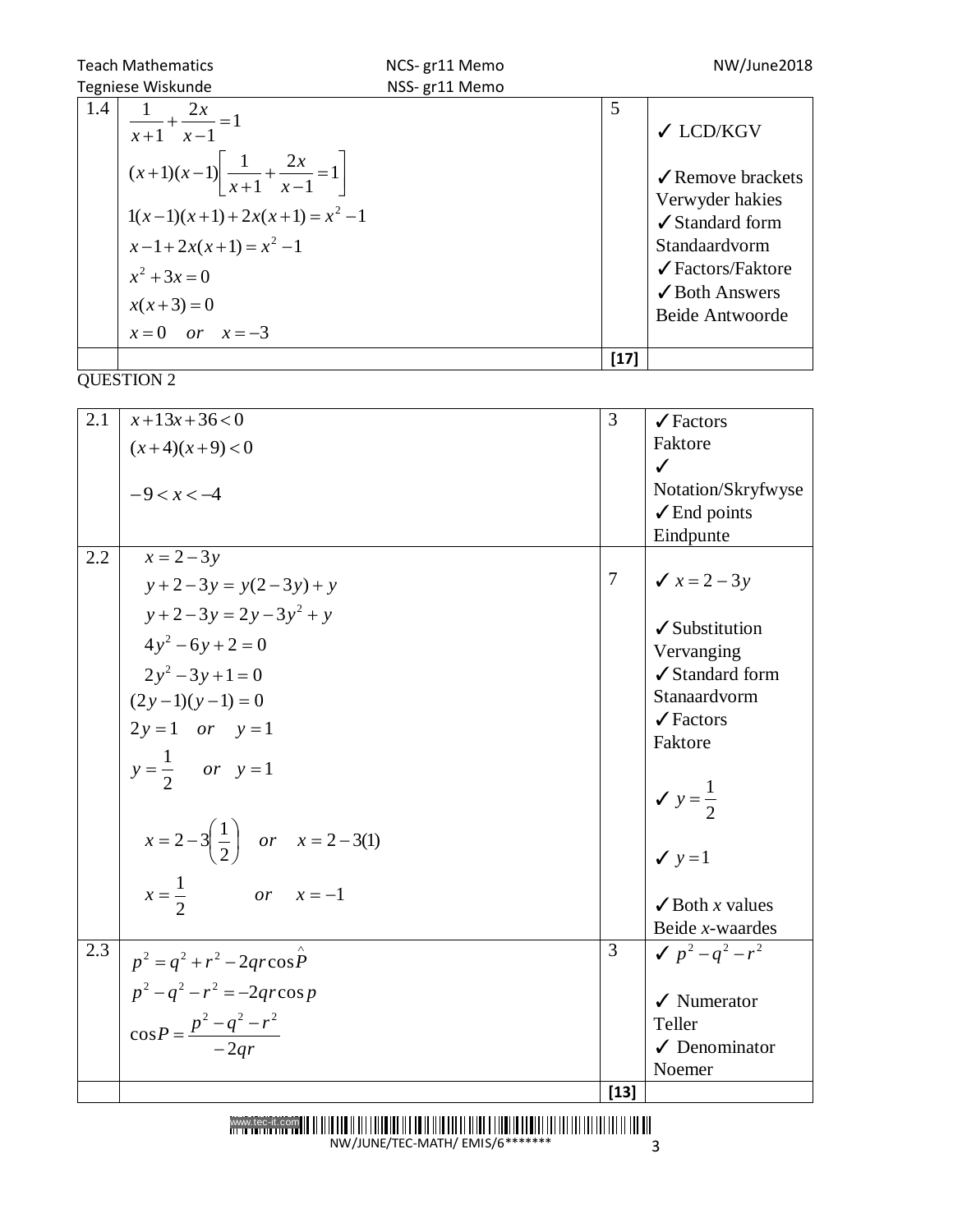Teach Mathematics **NCS- gr11 Memo** NCS- and MW/June2018 Tegniese Wiskunde NSS- gr11 Memo NW/June2018 Tegniese Wiskunde **QUESTION 3**

| 3.1.1<br>3.1.2 | $x^2 + x + t = 0$<br>$x = \frac{-b \pm \sqrt{b - 4ac}}{2a}$<br>$x = \frac{-1 \pm \sqrt{1 - 4(1)(t)}}{2(1)}$<br>$x = \frac{-1 \pm \sqrt{1 - 4t}}{2}$<br>$x = \frac{\sqrt{1-4t}-1}{2}$ or $x = \frac{-\sqrt{1-4t}-1}{2}$<br>$1-4t = \Delta$<br>Non real roots $\Delta < 0$ | $\overline{2}$<br>$\overline{3}$ | ✔ Corr Substitution<br>Regte vervanging<br>$\chi = \frac{-1 \pm \sqrt{1-4t}}{2}$<br>$\checkmark$ $\Delta = 0$ |
|----------------|--------------------------------------------------------------------------------------------------------------------------------------------------------------------------------------------------------------------------------------------------------------------------|----------------------------------|---------------------------------------------------------------------------------------------------------------|
|                | $1 - 4t < 0$                                                                                                                                                                                                                                                             |                                  | $\checkmark$ 1 – 4t = $\Delta$                                                                                |
|                | $-4t < -1$                                                                                                                                                                                                                                                               |                                  | ✔ Answer/Antwoord                                                                                             |
|                | $\frac{t}{4} > \frac{1}{4}$                                                                                                                                                                                                                                              |                                  |                                                                                                               |
| 3.2            | $2x^2 + x = 0$                                                                                                                                                                                                                                                           | 3                                |                                                                                                               |
|                | $b^2-4ac=\Delta$                                                                                                                                                                                                                                                         |                                  | $\angle \Delta = 1 - 4(1)(0)$                                                                                 |
|                | $1-4(1)(0) = \Delta$                                                                                                                                                                                                                                                     |                                  | $\angle \Delta = 1$                                                                                           |
|                | $\Lambda = 1$                                                                                                                                                                                                                                                            |                                  | $\checkmark$ Rational & unequal                                                                               |
|                | The roots are Real, Rational and unequal                                                                                                                                                                                                                                 |                                  | Rasionaal &ongelyk<br><b>OR</b>                                                                               |
|                | <b>OR</b>                                                                                                                                                                                                                                                                |                                  | ✔ Factors/Faktore<br>$\checkmark$ Values of x                                                                 |
|                | $2x + x = 0$                                                                                                                                                                                                                                                             |                                  | Waardes van $x$                                                                                               |
|                | $x(2x+1)=0$                                                                                                                                                                                                                                                              |                                  | ✔ Rational& unequal                                                                                           |
|                | $x=0$ or $x=-\frac{1}{2}$                                                                                                                                                                                                                                                |                                  | Rasionaal en ongelyk                                                                                          |
|                |                                                                                                                                                                                                                                                                          |                                  |                                                                                                               |
| 3.3            | For equal roots<br>$\Delta = 0$                                                                                                                                                                                                                                          | 3                                | $\checkmark$ $\Delta = 0$                                                                                     |
|                | $b^2 - 4ac = 0$                                                                                                                                                                                                                                                          |                                  | ✔ Corr Substitution                                                                                           |
|                |                                                                                                                                                                                                                                                                          |                                  | Regte vervanging                                                                                              |
|                | $(-2)^{2} - 4(1)(-2r) = 0$<br>$4+8r=0$                                                                                                                                                                                                                                   |                                  | ✔ Answer/Antwoord                                                                                             |
|                | $\mathbf{1}$                                                                                                                                                                                                                                                             |                                  |                                                                                                               |
|                |                                                                                                                                                                                                                                                                          |                                  |                                                                                                               |
|                |                                                                                                                                                                                                                                                                          | $[11]$                           |                                                                                                               |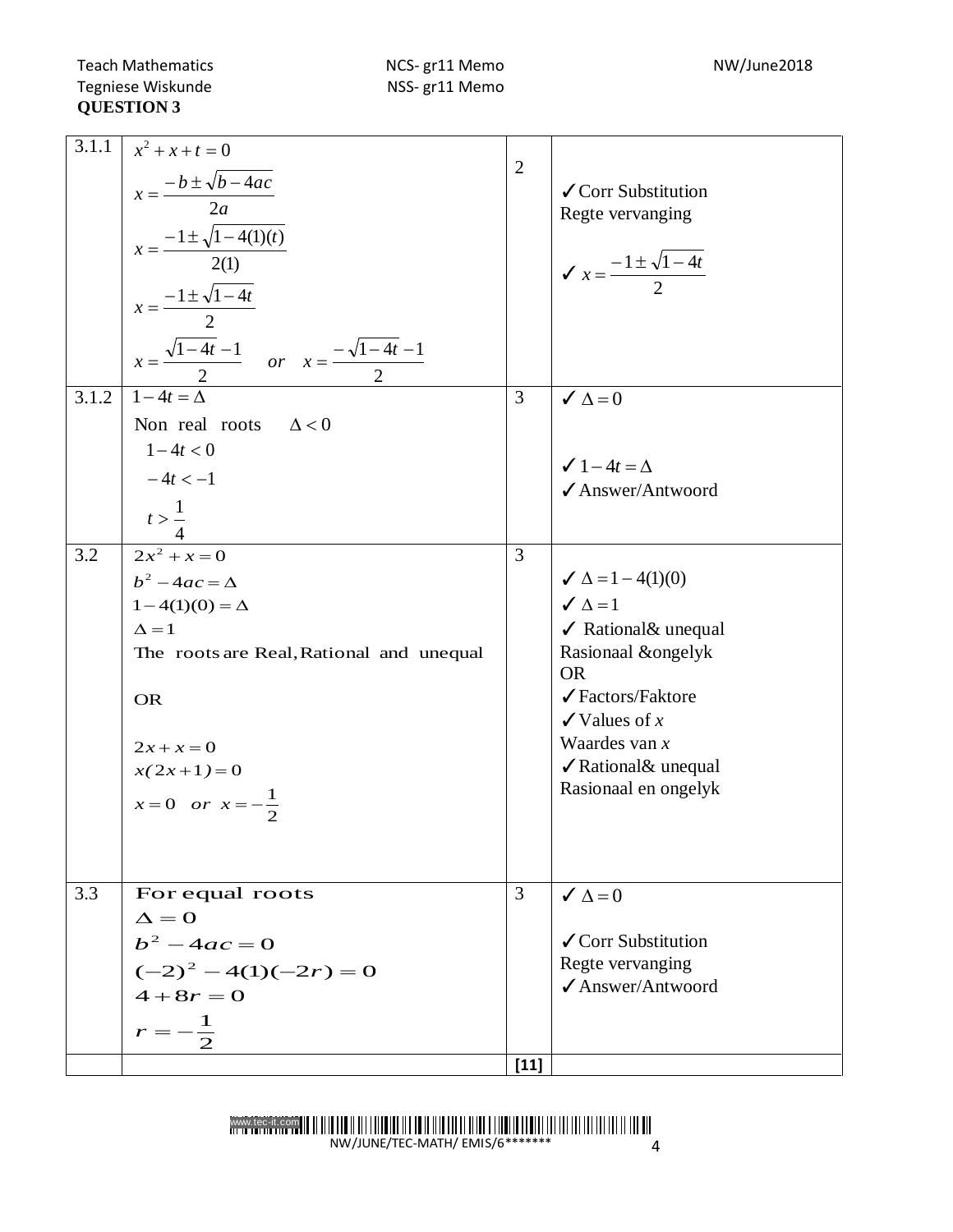Teach Mathematics **NCS- gr11 Memo** NCS- and MW/June2018 Tegniese Wiskunde NSS- gr11 Memo NW/June2018 Tegniese Wiskunde **QUESTION 4**

| 4.1.1 |                                                |                |                                                                                              |
|-------|------------------------------------------------|----------------|----------------------------------------------------------------------------------------------|
|       | $(0,125)^{-\frac{1}{3}}$                       | 3              |                                                                                              |
|       | $=\left(\frac{1}{8}\right)^{-\frac{1}{3}}$     |                | $\sqrt{\left(\frac{1}{8}\right)^{-\frac{1}{3}}}$<br>$\sqrt{(2)^{3}\left(\frac{1}{3}\right)}$ |
|       | $=(2)^{3(\frac{1}{3})}$<br>$=2$                |                |                                                                                              |
|       |                                                |                | ✔ Answer/Antwoord                                                                            |
| 4.1.2 | $9^{n-1}$ .27 <sup>3-2n</sup>                  |                |                                                                                              |
|       | $81^{42-n}$                                    | 5              | $\checkmark$ Express as base 3                                                               |
|       |                                                |                | Druk uit as basis 3                                                                          |
|       | $=\frac{3^{2n-2}\cdot3^{3(3-2n)}}{3^{4(2-n)}}$ |                | √ Remove brackets<br>Verwyde hakies                                                          |
|       | $=\frac{3^{2n-2}\cdot3^{9-6n}}{3^{4(2-n)}}$    |                | $\checkmark$ All as numerator                                                                |
|       |                                                |                | Alles as teller                                                                              |
|       | $=3^{2n-6n+4n}.3^{9-2-8}$                      |                | $\sqrt{3^0 \cdot 3^{-1}}$                                                                    |
|       | $=3^{0}\cdot3^{-1}$                            |                | ✔ Answer/Antwoord                                                                            |
|       | $=\frac{1}{3}$                                 |                |                                                                                              |
|       |                                                |                |                                                                                              |
| 4.1.3 | $\log_3 15 - \log_3 10 + \log_3 18$            | $\overline{4}$ |                                                                                              |
|       | $=$ $\log_3 \frac{15.18}{10}$                  |                | $\sqrt{\frac{15.18}{10}}$                                                                    |
|       | $=$ $\log_3 27$                                |                | $\sqrt{\log_3 27}$                                                                           |
|       | $=$ $\log_3 3^3$                               |                |                                                                                              |
|       | $= 3 \log_3 3$                                 |                | $\checkmark$ 3log <sub>3</sub> 3                                                             |
|       | $=$ 3                                          |                |                                                                                              |
|       |                                                |                | ✔ Answer/Antwoord                                                                            |
| 4.2.1 | $2^{\frac{x^2}{2}} = 4^x$                      | 5              | $\sqrt{2^{2x}}$                                                                              |
|       | $2^{\frac{x^2}{2}} = 2^{2x}$                   |                | $\checkmark$ Equate exponents                                                                |
|       |                                                |                | Verg gelyk stel                                                                              |
|       | $\frac{x^2}{2} = 2x$                           |                | ✔ Standard form                                                                              |
|       | $x^2 = 4x$                                     |                | Standaardvorm                                                                                |
|       |                                                |                | $\sqrt{\text{Factors}}$                                                                      |
|       | $x(x-4) = 0$                                   |                | Faktore                                                                                      |
|       | $x=4$ or $x=0$                                 |                | $\checkmark$ Both <i>x</i> values                                                            |
|       |                                                |                | Beide x-waardes                                                                              |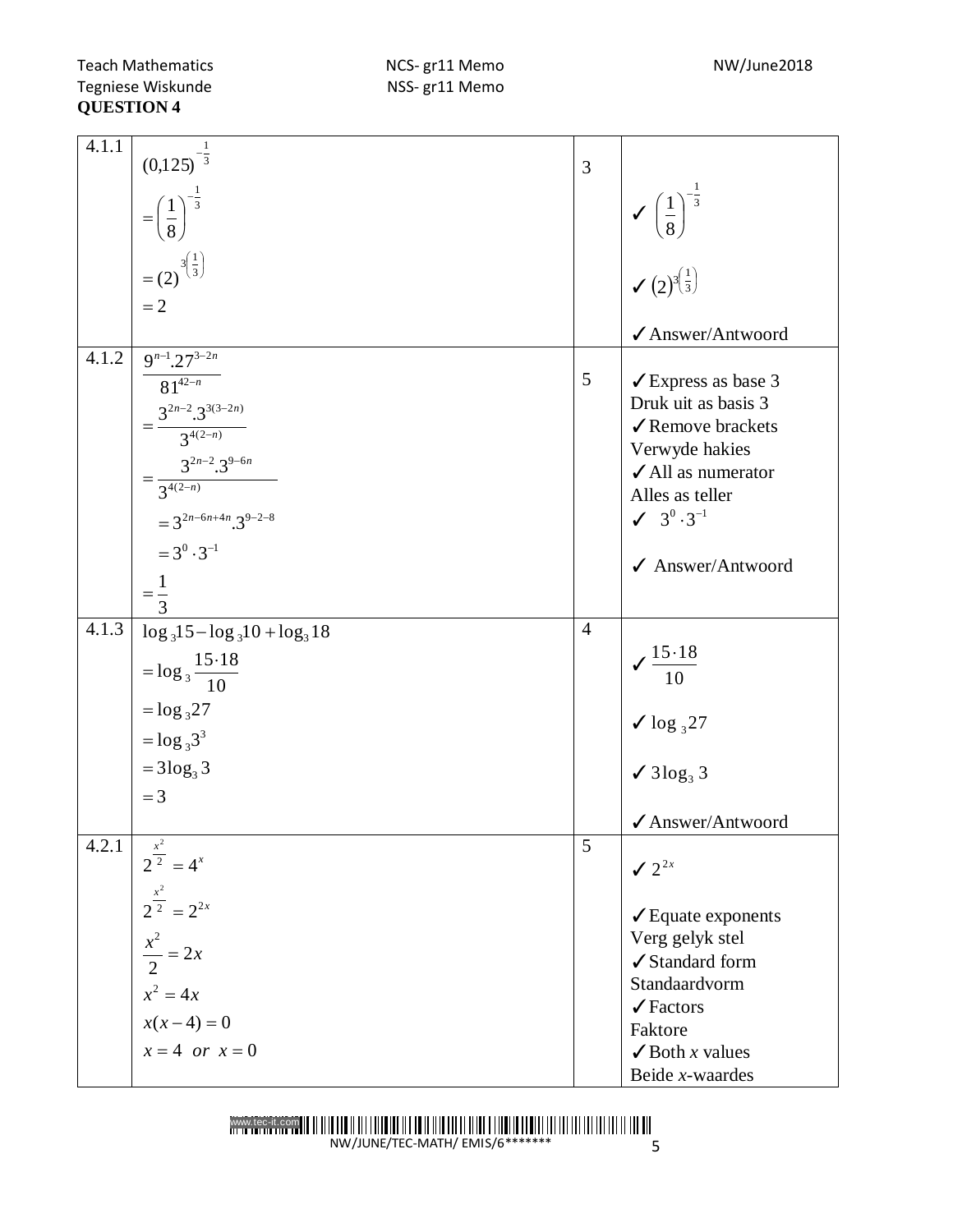| <b>Teach Mathematics</b> |                                                                                                                                         | NCS-gr11 Memo  |                | NW/June2018                                                                                                                              |
|--------------------------|-----------------------------------------------------------------------------------------------------------------------------------------|----------------|----------------|------------------------------------------------------------------------------------------------------------------------------------------|
| Tegniese Wiskunde        |                                                                                                                                         | NSS- gr11 Memo |                |                                                                                                                                          |
| 4.2.2                    | $3.2^{x} - 2^{x-1} = 80$<br>$2^{x}\left(3-\frac{1}{2}\right)=80$<br>$2^x\left(\frac{5}{2}\right) = 80$<br>$2^x = 32$<br>$2^{x} = 2^{5}$ |                | $\overline{4}$ | $\checkmark$ Common Factor<br>Gem. faktor<br>$\checkmark$ Simplify bracket<br>Verwyder hakies<br>$\angle 2^x = 2^5$<br>✔ Answer/Antwoord |
| 4.2.3                    | $\frac{x=5}{5^x=2}$                                                                                                                     |                |                |                                                                                                                                          |
|                          | $\log_5 2 = x$<br>$x = 0.43$                                                                                                            |                | $\overline{2}$ | $\angle$ As a log equation<br>As 'n log verg.<br>✔ Answer/Antwoord                                                                       |
|                          | <b>OR</b>                                                                                                                               |                |                | <b>OR</b>                                                                                                                                |
|                          | $\log 5^x = \log 2$                                                                                                                     |                |                |                                                                                                                                          |
|                          | $x \log 5 = \log 2$                                                                                                                     |                |                |                                                                                                                                          |
|                          |                                                                                                                                         |                |                | $\sqrt{x}$ Subject /onderwerp                                                                                                            |
|                          | $x = \frac{\log 2}{\log 5}$                                                                                                             |                |                |                                                                                                                                          |
|                          | $x = \log_5 2$                                                                                                                          |                |                | ✔ Answer/Antwoord                                                                                                                        |
|                          | $x = 0.43$                                                                                                                              |                |                |                                                                                                                                          |
| 4.2.4                    | $2\log x = 2$                                                                                                                           |                | 3              | $\checkmark$ dived by 2                                                                                                                  |
|                          | $\log x = 1$                                                                                                                            |                |                | Deel deur 2                                                                                                                              |
|                          | $x = 10^1$                                                                                                                              |                |                | $\angle$ Exponential                                                                                                                     |
|                          | $x=10$                                                                                                                                  |                |                | Equation/Verg.                                                                                                                           |
| 4.2.5                    |                                                                                                                                         |                |                | ✔ Answer/Antwoord                                                                                                                        |
|                          | $\log(x^2 + x - 2) - 1 = 0$                                                                                                             |                | 5              | $\sqrt{T}$ ranspose 1<br>✔ Remove logs                                                                                                   |
|                          | $log(x^2 + x - 2) = 1$                                                                                                                  |                |                | Verwyder logs                                                                                                                            |
|                          | $log(x^2 + x - 2) = log10$                                                                                                              |                |                | ✔ Standard form                                                                                                                          |
|                          | $x^2 + x - 2 = 10$                                                                                                                      |                |                | Standaardvorm                                                                                                                            |
|                          | $x^2 + x - 12 = 0$                                                                                                                      |                |                | $\sqrt{\text{Factors}}$                                                                                                                  |
|                          | $(x-3)(x+4) = 0$                                                                                                                        |                |                | Faktore<br>$\checkmark$ Both values of<br>$\mathcal{X}$                                                                                  |
|                          | $x = 3$ or $x = -4$                                                                                                                     |                |                | Beide waardes van $x$                                                                                                                    |
|                          |                                                                                                                                         |                | $[29]$         |                                                                                                                                          |
|                          |                                                                                                                                         |                |                |                                                                                                                                          |
|                          |                                                                                                                                         |                |                |                                                                                                                                          |
|                          |                                                                                                                                         |                |                |                                                                                                                                          |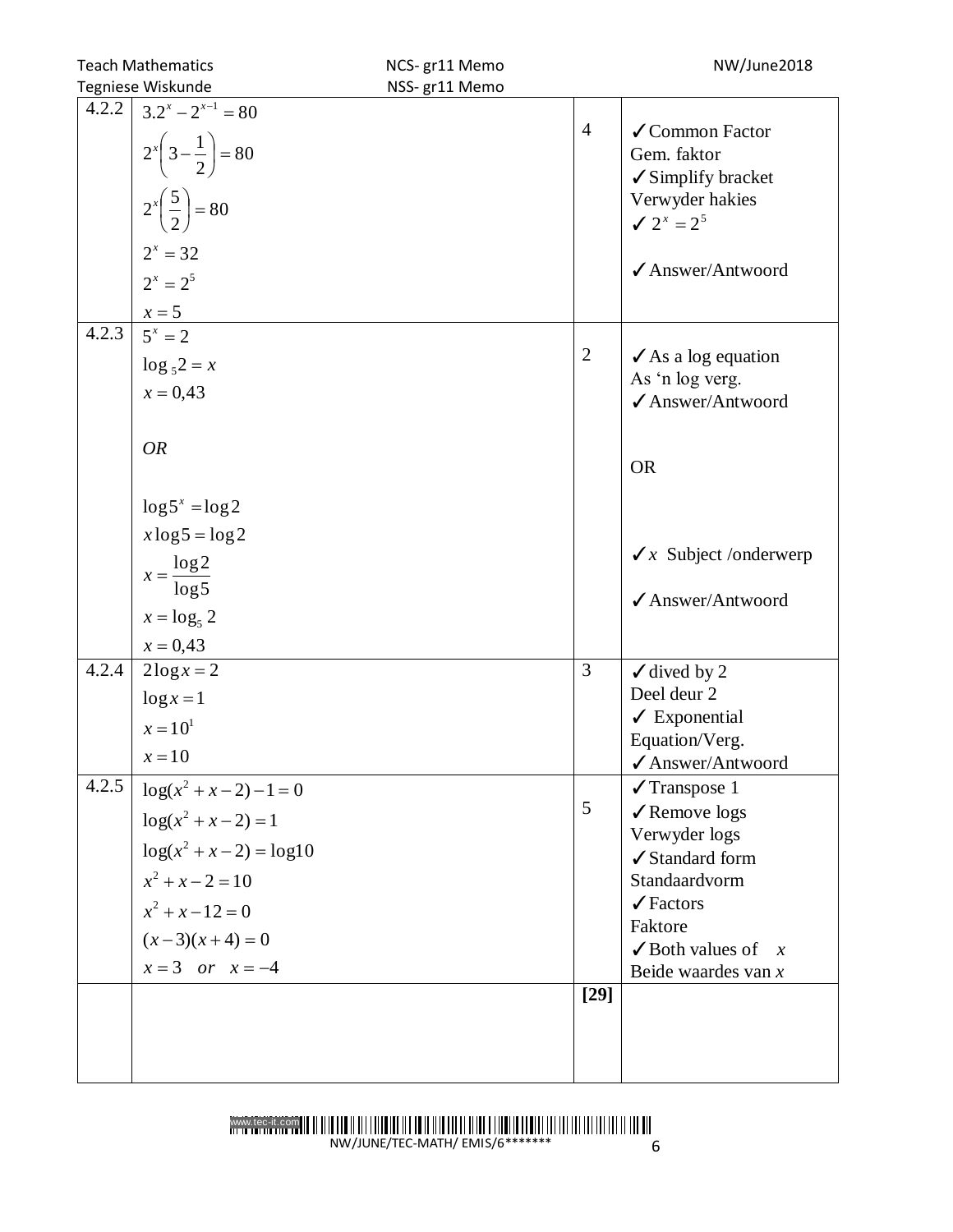|     |                                                                                      | [8]            |                                             |
|-----|--------------------------------------------------------------------------------------|----------------|---------------------------------------------|
|     | $\therefore$ y = 1                                                                   |                |                                             |
|     |                                                                                      |                | Answer/Antwoord                             |
|     |                                                                                      |                | $\checkmark$                                |
|     |                                                                                      |                |                                             |
|     |                                                                                      |                | $\frac{2}{x}-2+3$                           |
| 5.3 | $h(x) = \frac{2}{x} - 2$<br>$r(x) = \frac{2}{x} - 2 + 3$<br>$r(x) = \frac{2}{x} + 1$ | $\overline{2}$ |                                             |
|     |                                                                                      |                | Answer/Antwoord                             |
|     |                                                                                      |                |                                             |
|     | $y = x - 2$                                                                          |                |                                             |
|     | $y = (1)x - 2$                                                                       |                | $\sqrt{c} = -2$                             |
|     | $c = -2$                                                                             |                | $\sqrt{m}$ =1                               |
| 5.2 | $a=2$<br>$m>0$ : $m=1$                                                               | 3              | Answer/Antwoord                             |
|     |                                                                                      |                | $\checkmark$                                |
|     | $-1 = \frac{a}{2} - 2$                                                               |                | Vervang $x, y$ en q                         |
|     | $h(x) = \frac{a}{x} + q$<br>$h(x) = \frac{a}{x} - 2$                                 |                | and q                                       |
|     |                                                                                      |                | $\checkmark$ Substitute <i>x</i> , <i>y</i> |
|     |                                                                                      |                | $\check{q} = -2$                            |
| 5.1 | $q = -2$                                                                             | 3              |                                             |

## **QUESTION 6**

| 6.1 | $y = -1$         | $\mathbf{1}$ | $y = -1$                           |
|-----|------------------|--------------|------------------------------------|
| 6.2 | $g(x) = 3^x - 1$ | 3            |                                    |
|     | $0 = 3^x - 1$    |              | $\checkmark$ 0 = 3 <sup>x</sup> -1 |
|     | $3^x = 1$        |              | $\sqrt{3}$ <sup>0</sup>            |
|     | $3^x = 3^0$      |              |                                    |
|     | $x=0$            |              | $\checkmark$ $x=0$                 |
|     |                  |              |                                    |
|     |                  |              |                                    |
|     |                  |              |                                    |
|     |                  |              |                                    |
|     |                  |              |                                    |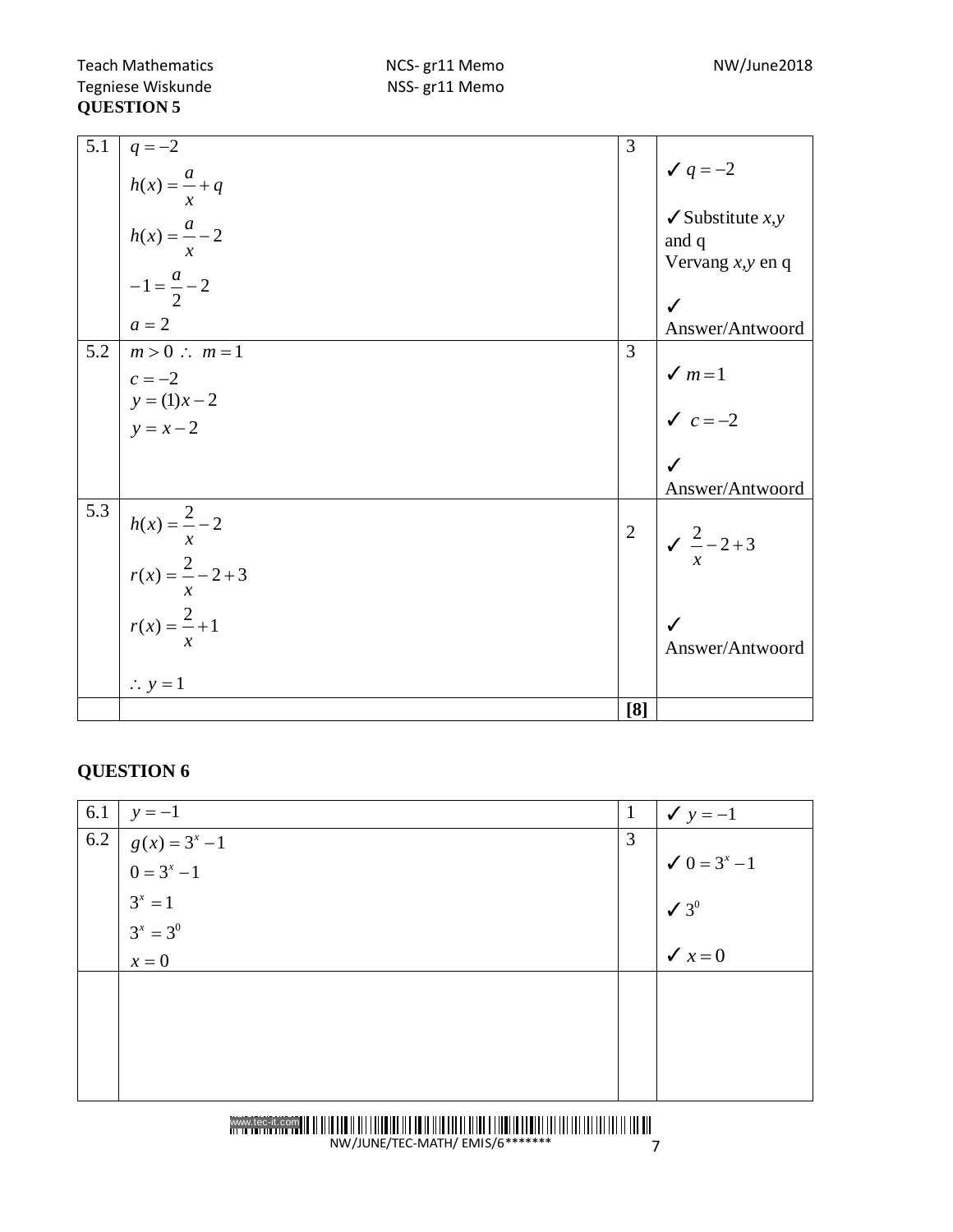

## **QUESTION 7**

|     | 7.1 $\Big  y = -x^2 - x + 6$ | $\overline{4}$ |                                          |
|-----|------------------------------|----------------|------------------------------------------|
|     | $0 = x^2 + x - 6$            |                | $\checkmark$ Equate to 0                 |
|     | $0 = (x + 3)(x - 2)$         |                | Stel gelyk aan 0                         |
|     |                              |                | $\sqrt{\text{Factors}}$                  |
|     | $x = -3$ or $x = 2$          |                | Faktore                                  |
|     |                              |                | $\checkmark$ Both x                      |
|     |                              |                | values                                   |
|     | Length of $AB = 5$ units     |                | Beide $x$ -waardes                       |
|     |                              |                | $\checkmark$                             |
|     |                              |                | Answer/Antwoord                          |
| 7.2 | B(0;6)                       | $\mathbf{1}$   | ✓                                        |
|     |                              |                | Answer/Antwoord                          |
| 7.3 | $x=-\frac{b}{x}$             | $\overline{4}$ |                                          |
|     | 2a                           |                | $x = \frac{-b}{2a}$<br>$x = \frac{1}{2}$ |
|     |                              |                |                                          |
|     | $x = -\frac{(-1)}{2(-1)}$    |                |                                          |
|     |                              |                |                                          |
|     | $x=-\frac{1}{2}$             |                |                                          |
|     |                              |                | $\bigvee f\left(\frac{-1}{2}\right)$     |
|     |                              |                |                                          |
|     |                              |                |                                          |